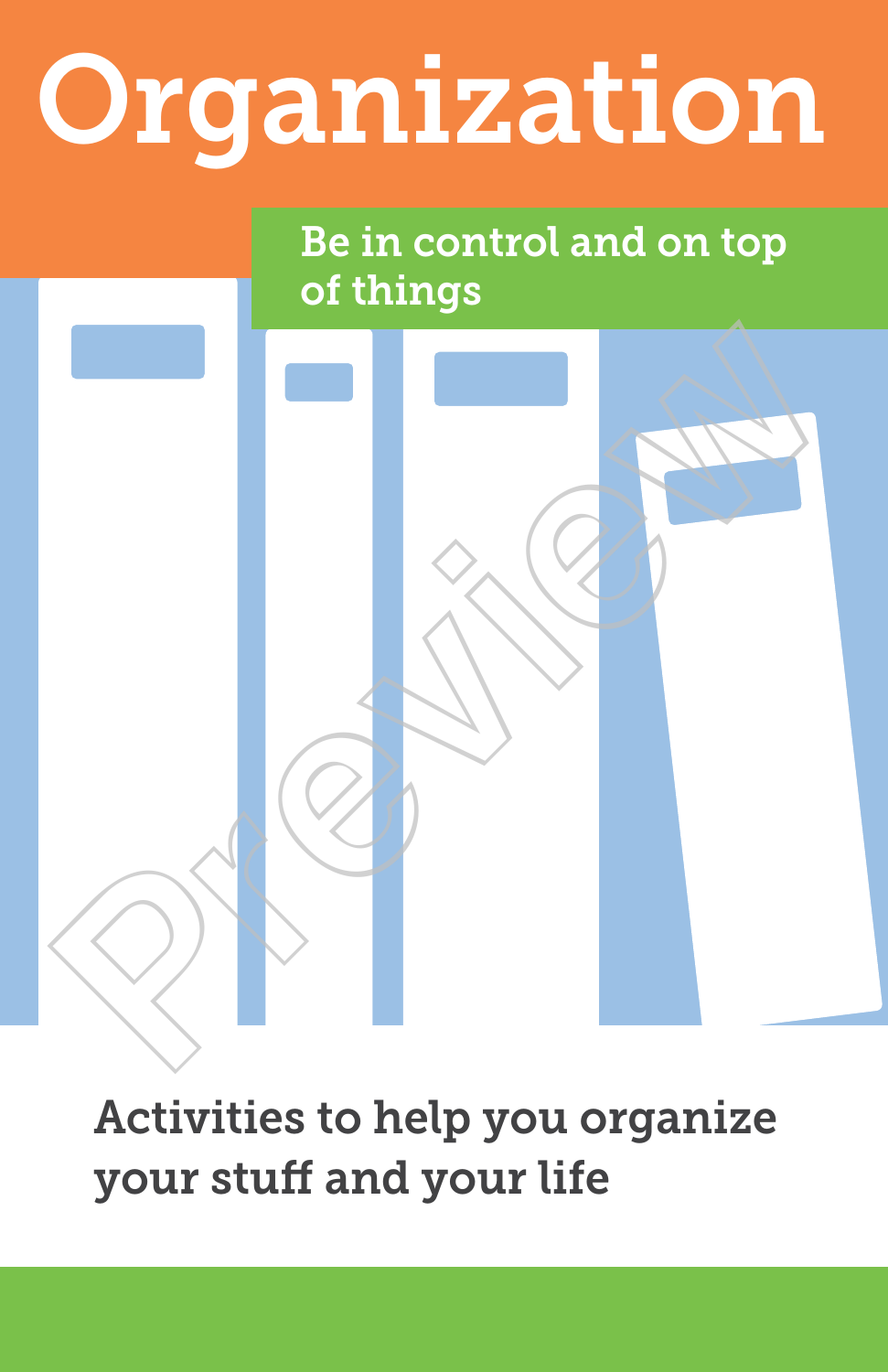### **Organization**

#### Why is it important to be organized?

**When you're organized, you know what you need to do, and you have the things you need to do it. You're more on top of things, you have less stress, and your day runs smoother.**

**Being organized not only makes you a better student, it will help you succeed in your career, and in life.** 

As you go through this booklet, think about how you can better organize the following:



**How are your organization skills? Take the survey on the following page and find out.**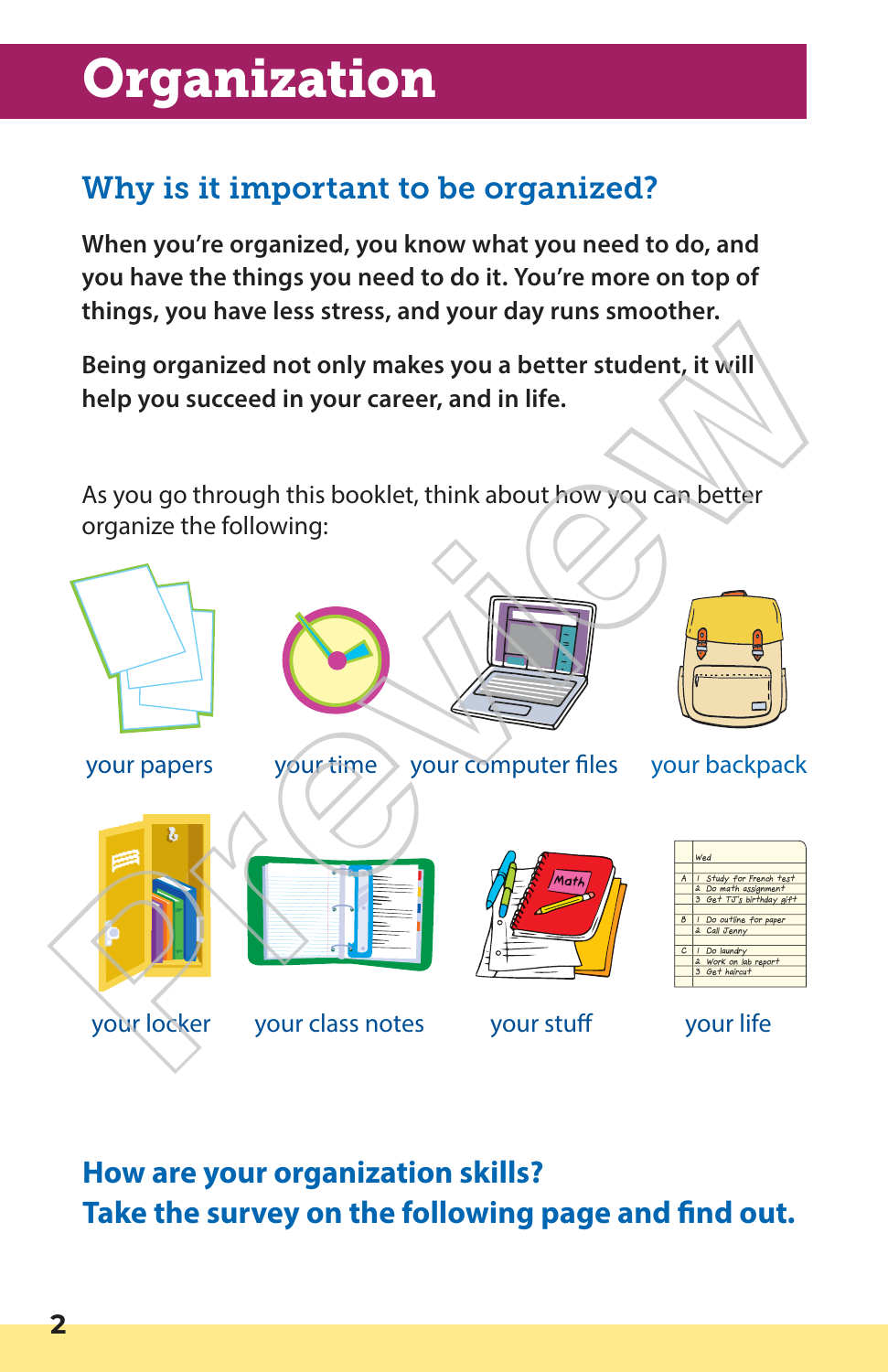### Organization Survey

#### **Read each question and check the boxes that best describe you.**

|                                                                                                          | Almost<br><b>Always</b> | times | Some-Hardly<br>Ever |
|----------------------------------------------------------------------------------------------------------|-------------------------|-------|---------------------|
| L.<br>I have what I need when I go to class<br>(book, pencils, paper).                                   |                         |       |                     |
| <b>2.</b> I keep my papers (notes, homework,<br>handouts) organized.                                     |                         |       |                     |
| 3. I use a planner/agenda to keep track<br>of my assignments.                                            |                         |       |                     |
| 4. I create a study plan when I have a lot<br>of homework.                                               |                         |       |                     |
| 5. I get everything ready for the next<br>day before I go to bed                                         |                         |       |                     |
| <b>6.</b> I regularly back up and organize my<br>computer files.                                         |                         |       |                     |
| 7. I make To Do lists when I have a lot to do.                                                           |                         |       |                     |
| 8. I keep my backpack and locker neat<br>and organized.                                                  |                         |       |                     |
| <b>Survey Results</b>                                                                                    |                         |       |                     |
| Give yourself 2 points for each Almost Always, 1 point for each<br>Sometimes, and 0 for each Hardly Ever |                         |       |                     |

## Survey Results

Give yourself 2 points for each Almost Always, 1 point for each Sometimes, and 0 for each Hardly Ever.

#### Your Score

- 13 16 Points You have good organization skills.
- 9 12 Points Your skills are OK, but they could be improved.
- 0 -8 Points Your organization skills need a lot of improvement.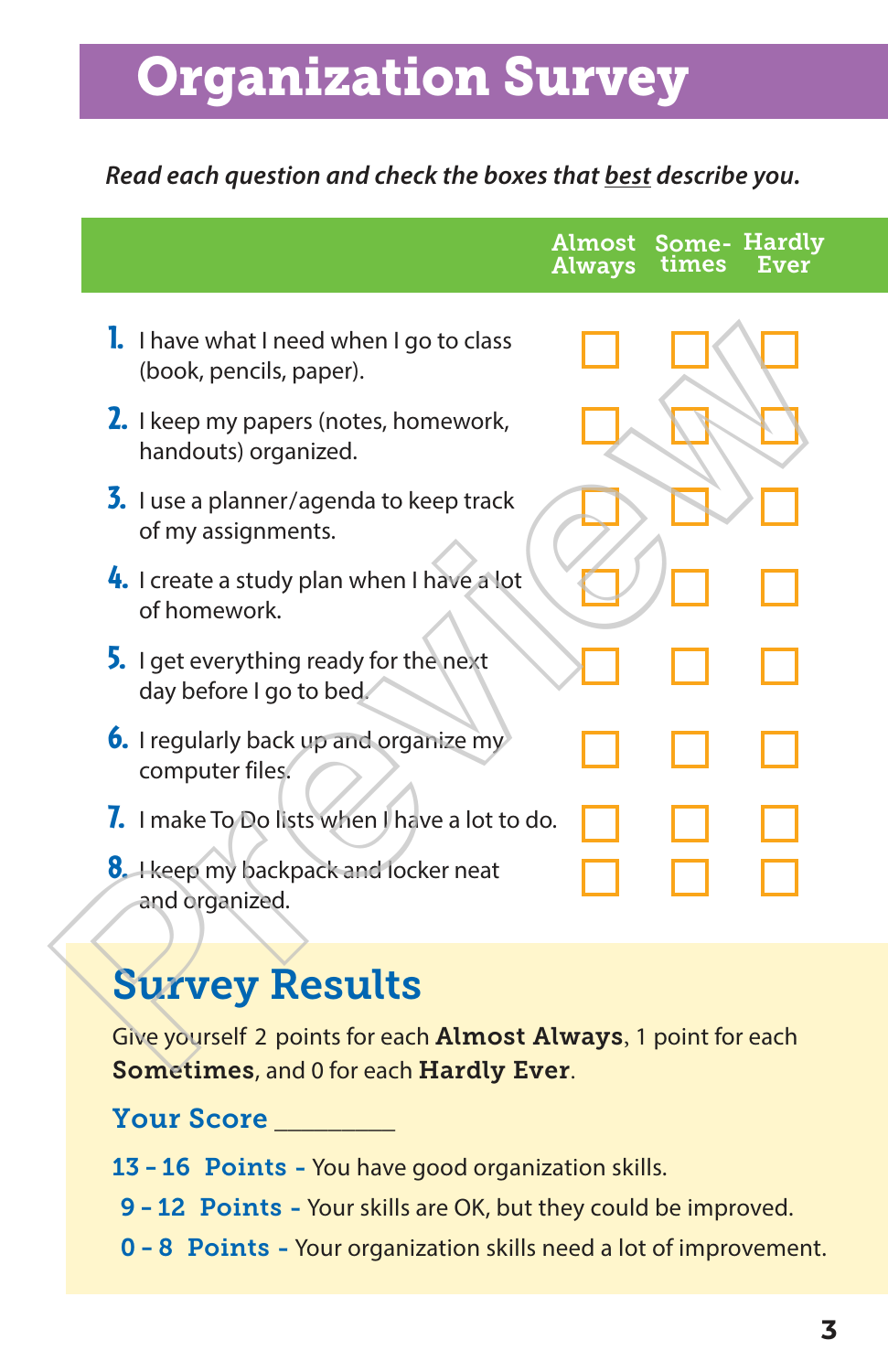### Use a planner

**A planner is your most important organization tool. A planner will help you keep track of what you need to do, and help ensure that you get your assignments completed on time.** 

#### Use your planner to record the following:

- $\blacktriangleright$  daily assignments  $\blacktriangleright$  social activities
- $\triangleright$  tests and quizzes  $\triangleright$  appointments
- I large assignments Important date
- $\blacktriangleright$  weekly goals  $\blacktriangleright$  deadlines
- 
- 
- -

|         | tests and quizzes<br>large assignments<br>weekly goals |                | appointments<br>important date.<br>deadlines                                  |
|---------|--------------------------------------------------------|----------------|-------------------------------------------------------------------------------|
|         |                                                        |                | Here is an example of how one student successfully                            |
|         | uses his planner to stay organized.                    |                |                                                                               |
|         |                                                        |                |                                                                               |
|         |                                                        |                |                                                                               |
|         |                                                        |                |                                                                               |
|         | Week of October 12                                     |                | "Whatever is worth doing at all is worth<br>doing well." Earl of Chesterfield |
| Subject | Monday, October 12                                     | Subject        |                                                                               |
| Math    | $\nu$ Study for quiz - Tues                            | Sci.           | Tuesday, October 13<br>V Read pages 75-80                                     |
| Eng     | <b>VRead Story Due Tues</b>                            |                | Math $\bigstar$ Math Quiz                                                     |
| Art     | V Do ske tch Due Wed                                   |                | English V Read pages 5-10 Due Wed                                             |
|         |                                                        | Hist.          | V Study for test - Thurs                                                      |
|         | Early Dismissal                                        |                |                                                                               |
|         | Guitar Lesson 4:00                                     |                | Soccer practice 4:00                                                          |
|         |                                                        |                |                                                                               |
| Subject | Wednesday, October 14                                  | <b>Subject</b> | Thursday, October 15                                                          |
| Hist.   | V Study for test - Thurs                               | Health         | Watch video                                                                   |
| English | Y Do research for paper                                | Hist.          | <b>X</b> History Test                                                         |
| Math    | Do prob on p 26 Due Th                                 | Math           | Do prob on p 28 Due Fri                                                       |
|         | Soccer practice 4:00                                   | English        | Do outline for paper                                                          |

**Notes**

What can you do to make better use of your planner?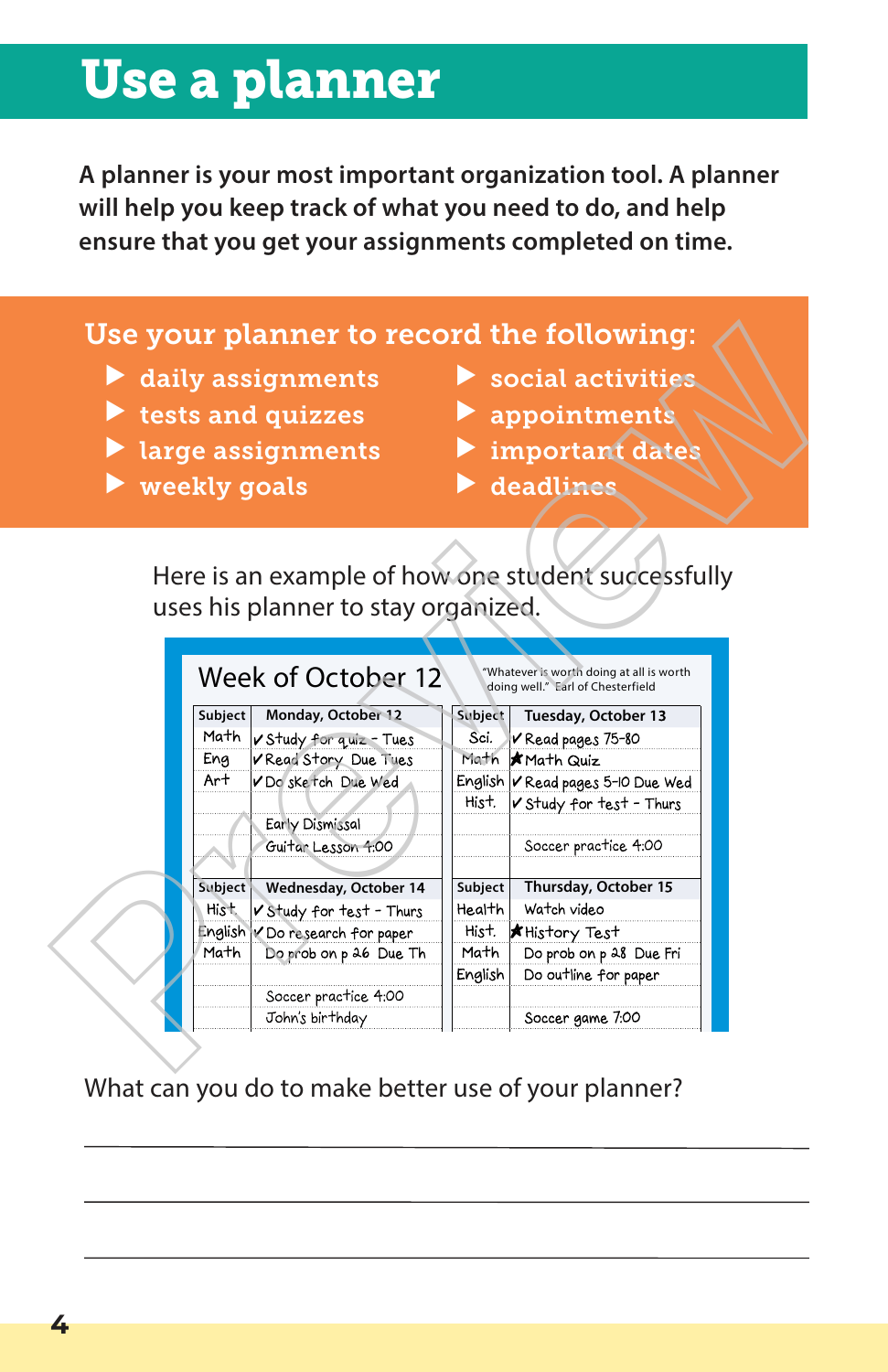### Have routines

Your Morning Routine - **Having a good morning routine gets your day off to a good start. List the things that make up your regular weekday morning routine.** 



Your Nighttime Routine - **Having a good nighttime routine is also important. Think about your nighttime routine.**

|  |                              | Do you get everything ready for the next day before you go |  |
|--|------------------------------|------------------------------------------------------------|--|
|  | to bed? $\Box$ Yes $\Box$ No |                                                            |  |

| To help you wind down, do you stop using electronics an |  |
|---------------------------------------------------------|--|
| hour before you go to bed? $\Box$ Yes $\Box$ No         |  |

Do you turn off your phone at night?  $\Box$  Yes  $\Box$  No

| What time do you usually go to bed?                             | Does this |  |
|-----------------------------------------------------------------|-----------|--|
| allow you to get 8 hours of sleep a night? $\Box$ Yes $\Box$ No |           |  |

How can you improve your morning and nighttime routines?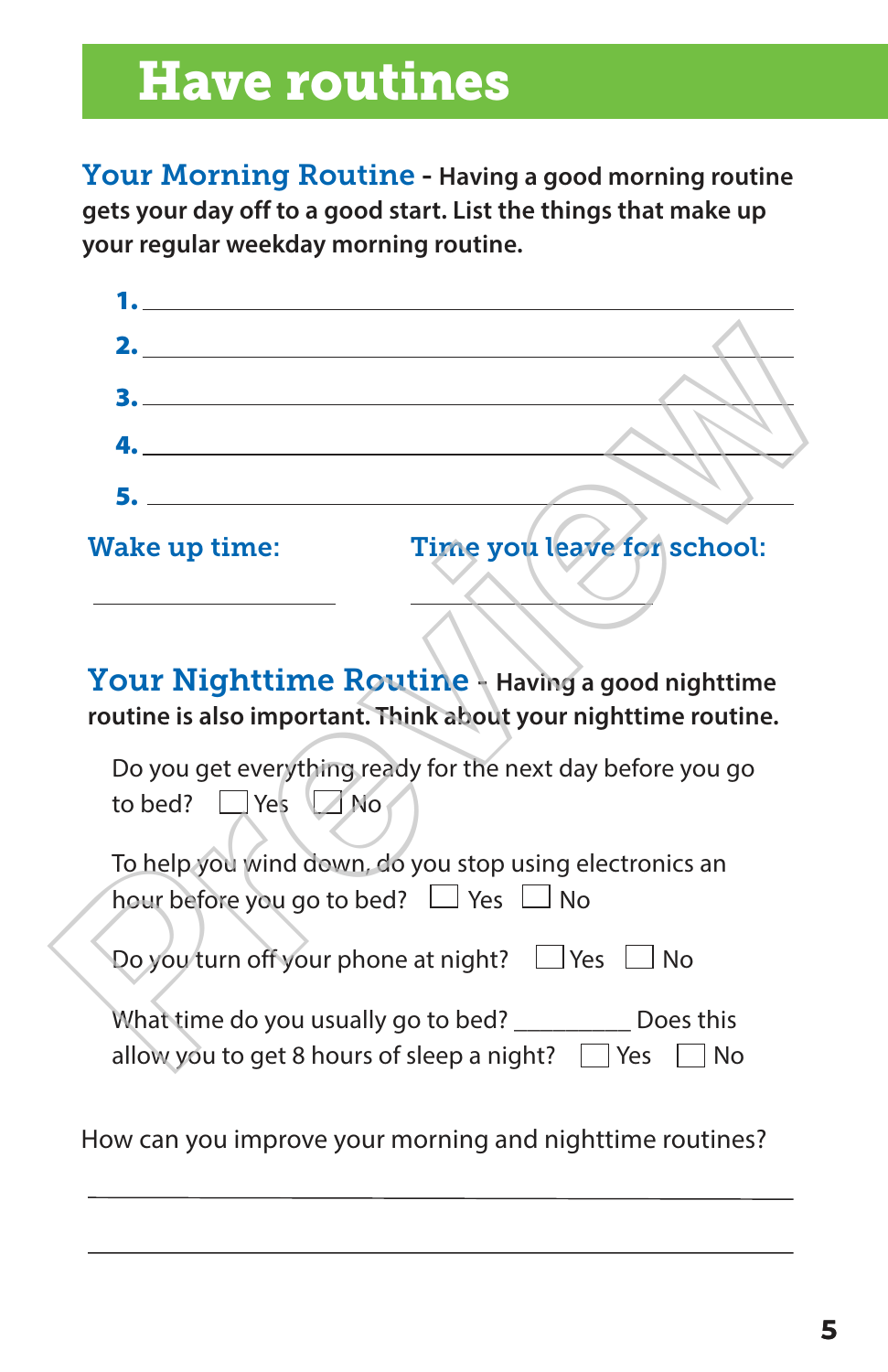### Organize your notes

**Since test questions usually come from material that's been presented in class, having organized notes to study will help you do well on tests.**

**When it's time to study for the test, this student will have neat, easy-to-understand notes to study from.**

| Science<br>Prehistoric Reptiles<br>Jan. 12/0.10                                                                                              |
|----------------------------------------------------------------------------------------------------------------------------------------------|
| from a Greek words<br>Dinosaurs<br>deinos = terrible + saurus = lizard<br>dominated life on land-140,000,000 yrs.                            |
| 2 orders * Saurischia + Ornithischia orders<br>over 800 species w/ 1 posture<br>Saurischia incl. Tyronnosaurus                               |
| largest flesh eater-40' in length<br>Tyrannosaurus<br>slow, top speed ~12 mph<br>Warm blooded, laid eggs<br>* lived during Cretaceous period |
| Check off the things you regularly do when you take class notes.                                                                             |
| I write down any information the teacher writes on the board.                                                                                |
| I underline, star, or highlight the most important information.                                                                              |
| I put key words in the left hand margins.                                                                                                    |
| I use symbols and abbreviations.                                                                                                             |
| I only write on one side of the paper.                                                                                                       |
| What can you do to have better, more organized notes?                                                                                        |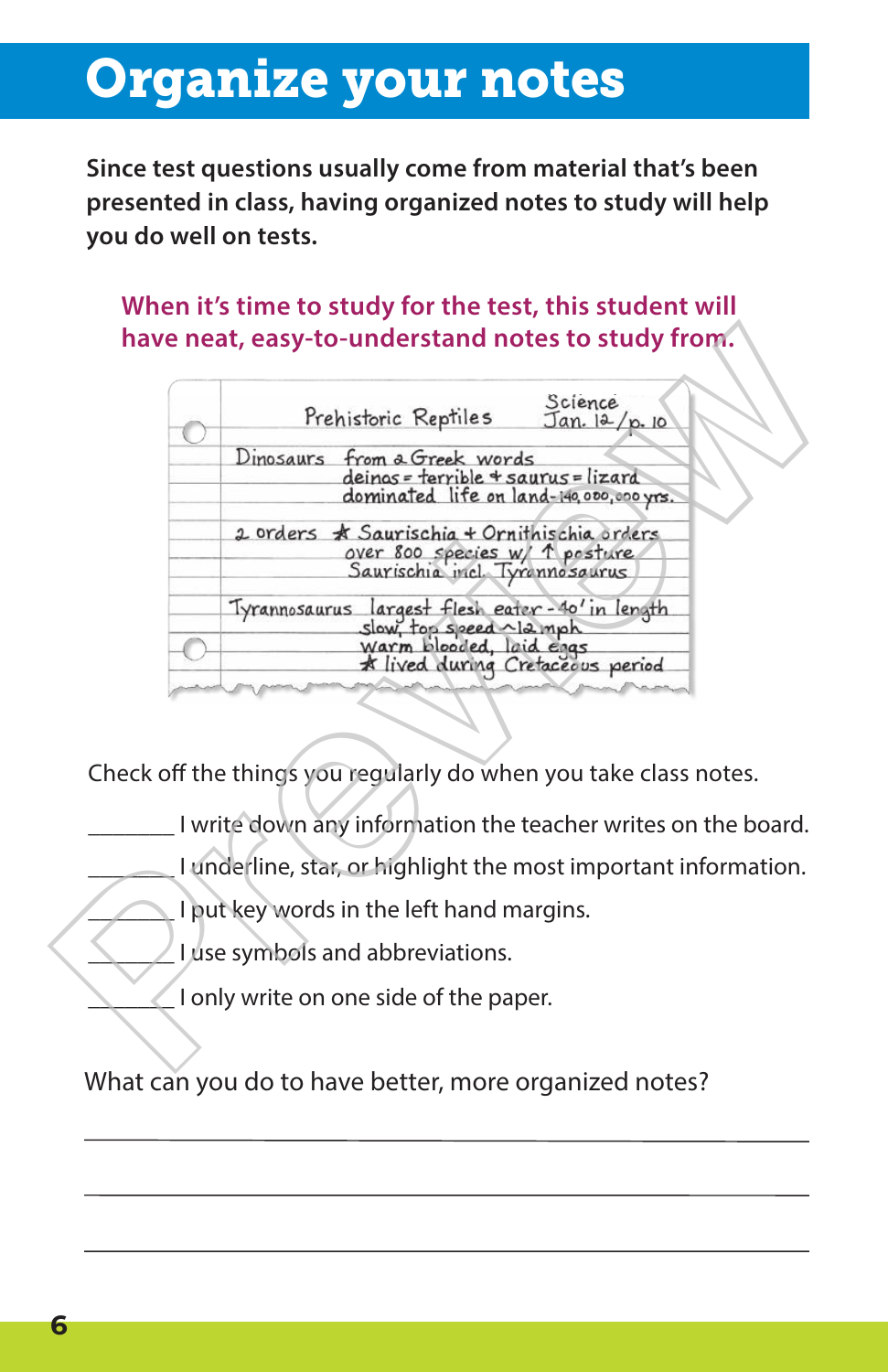### Organize your week

**To keep on top of the things you need to do (appointments, practices, social events, etc.), use a calendar that shows the week or month at a glance. Every Sunday night look over the upcoming week to get an overview of what you have going on, and to remind yourself of what you need to do that week.** 

Use the blocks below to write in the things you need to do this week.

#### Week of: